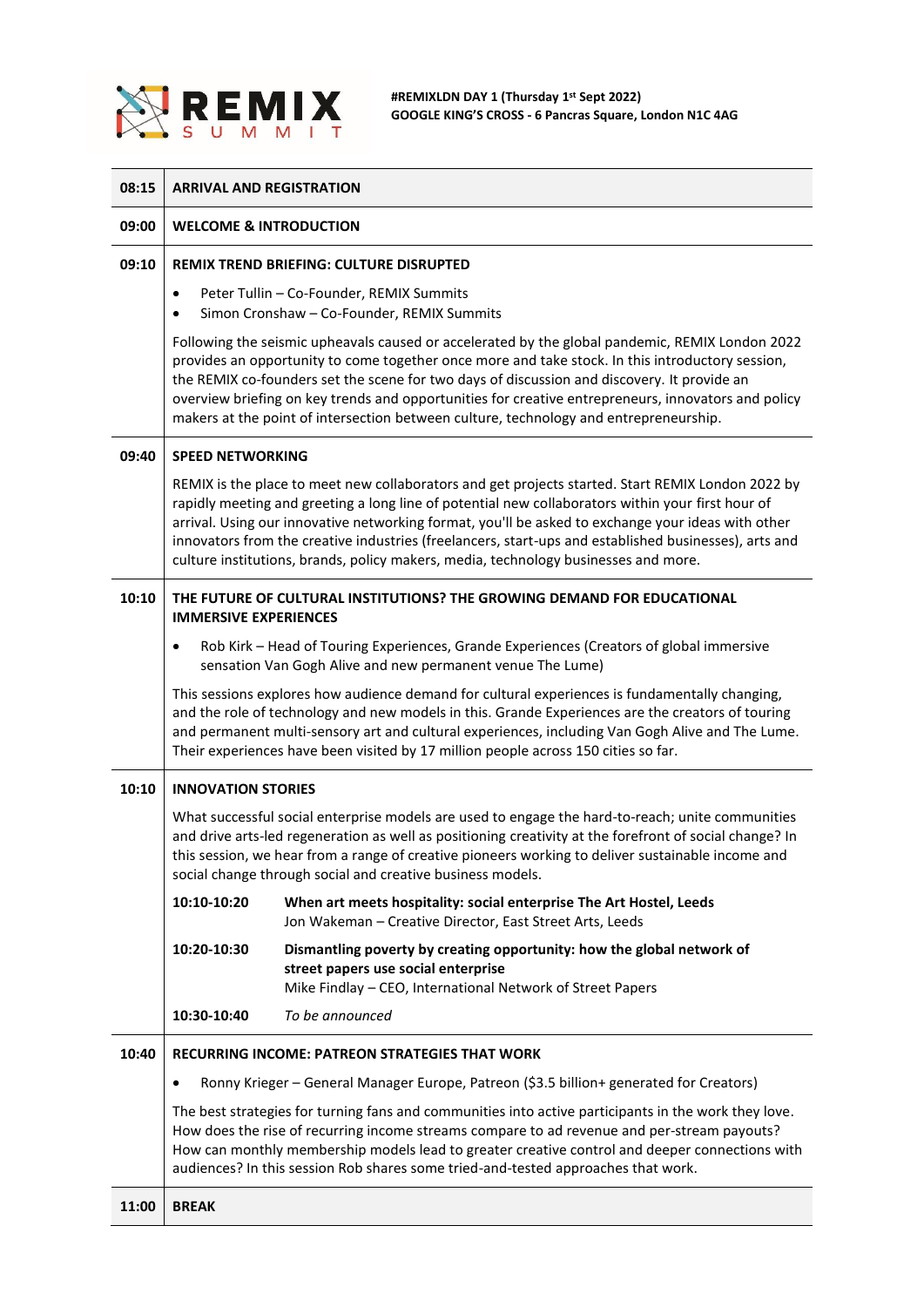| 12:00 |                                                                                                                                                                                                                                                                                                                                                                                                                                                                                                                                                                                                                                                                                                                       | <b>COMMUNITY-DRIVEN BUSINESS MODELS</b>                                                                                                                                                                                                                                                            | <b>FOLLOW THE SPEAKER</b> |  |
|-------|-----------------------------------------------------------------------------------------------------------------------------------------------------------------------------------------------------------------------------------------------------------------------------------------------------------------------------------------------------------------------------------------------------------------------------------------------------------------------------------------------------------------------------------------------------------------------------------------------------------------------------------------------------------------------------------------------------------------------|----------------------------------------------------------------------------------------------------------------------------------------------------------------------------------------------------------------------------------------------------------------------------------------------------|---------------------------|--|
|       | 12:00-12:20                                                                                                                                                                                                                                                                                                                                                                                                                                                                                                                                                                                                                                                                                                           | <b>Building a Membership Business: How Tortoise</b><br>Media shunned ads, crowdfunded £710,000,<br>reimagined digital publishing and built a thriving<br>membership business<br>Katie Vanneck-Smith - Co-founder & Published,<br>Tortoise Media (former President, Wall St Journal<br>& Dow Jones) |                           |  |
|       | 12:20-12:30                                                                                                                                                                                                                                                                                                                                                                                                                                                                                                                                                                                                                                                                                                           | Speaker to be announced                                                                                                                                                                                                                                                                            |                           |  |
|       | 12:30-12:40                                                                                                                                                                                                                                                                                                                                                                                                                                                                                                                                                                                                                                                                                                           | Data-Driven Experience Design: Tapping<br>Behavioural Data to ride the new experience<br>economy<br>Ignacio Bachiller - CEO, FEVER (Stranger Things<br>Experience, The Queen's Ball: A 'Bridgerton'<br>Experience)                                                                                 |                           |  |
| 12:40 | DISCUSSION: LESSONS FROM UNBOXED 2022 (CREATIVITY IN THE<br>UK) - TOP TIPS FOR GREAT MULTI-DISCIPLINARY PARTNERSHIPS                                                                                                                                                                                                                                                                                                                                                                                                                                                                                                                                                                                                  |                                                                                                                                                                                                                                                                                                    |                           |  |
|       | Hilary O'Shaughnessy - Director Of Commissioning, Unboxed<br>$\bullet$<br>(Creativity In The UK)<br>More speakers to be announced<br>$\bullet$                                                                                                                                                                                                                                                                                                                                                                                                                                                                                                                                                                        |                                                                                                                                                                                                                                                                                                    |                           |  |
|       | UNBOXED: Creativity in the UK is a once-in-a-lifetime celebration of<br>creativity, taking place right across the UK and online from March<br>to October 2022. It features 10 awe-inspiring new ideas, shaped<br>across science, technology, engineering, the arts and mathematics<br>by brilliant minds working in unexpected collaborations. As the<br>festival nears the end, what lessons and insights can we take<br>forward to influence how we collaborate and commission?                                                                                                                                                                                                                                     |                                                                                                                                                                                                                                                                                                    |                           |  |
| 13:30 | <b>LUNCH &amp; NETWORKING</b>                                                                                                                                                                                                                                                                                                                                                                                                                                                                                                                                                                                                                                                                                         |                                                                                                                                                                                                                                                                                                    |                           |  |
|       |                                                                                                                                                                                                                                                                                                                                                                                                                                                                                                                                                                                                                                                                                                                       | Day 1 lunch provided free of charge courtesy of host partner Google                                                                                                                                                                                                                                |                           |  |
| 14:30 | CULTURAL ORGANISATIONS REIMAGINED: CHAMPIONING INNOVATION                                                                                                                                                                                                                                                                                                                                                                                                                                                                                                                                                                                                                                                             |                                                                                                                                                                                                                                                                                                    |                           |  |
|       | Freya Murray - Creative Lead, Google Arts & Culture<br>٠<br>More speakers to be announced<br>٠                                                                                                                                                                                                                                                                                                                                                                                                                                                                                                                                                                                                                        |                                                                                                                                                                                                                                                                                                    |                           |  |
|       | Future cultural experiences are right now being imagined within innovation labs in creative<br>institutions around the world. How do we challenge and respond to the creative audiences of today<br>and tomorrow? How do we harness changing trends in technology, society and the wider world<br>around us? How do we inspire audiences across digital, physical and hybrid interactions with us?<br>How do we resource and balance creative experiments for the future whilst continuing to deliver<br>current services? In this session, we hear from several leading organisations to explore best<br>practices for managing successful innovation and R&D programmes within non-profit cultural<br>institutions. |                                                                                                                                                                                                                                                                                                    |                           |  |
| 15:15 |                                                                                                                                                                                                                                                                                                                                                                                                                                                                                                                                                                                                                                                                                                                       | <b>FUTURE OF PLACEMAKING &amp; PUBLIC SPACES</b>                                                                                                                                                                                                                                                   |                           |  |
|       | 15:15-15:30                                                                                                                                                                                                                                                                                                                                                                                                                                                                                                                                                                                                                                                                                                           | Making a Mark on London - Co-creating the new Museum of London brand                                                                                                                                                                                                                               |                           |  |
|       | 15:30-15:45                                                                                                                                                                                                                                                                                                                                                                                                                                                                                                                                                                                                                                                                                                           | <b>Future of Going Out: Unleashing Manchester's Night Time Economy</b><br>Sacha Lord - Night Time Economy Adviser, Greater Manchester                                                                                                                                                              |                           |  |
| 15:45 |                                                                                                                                                                                                                                                                                                                                                                                                                                                                                                                                                                                                                                                                                                                       | THE NEW EXPERIENCE ECONOMY                                                                                                                                                                                                                                                                         |                           |  |
|       | 15:45-15:30                                                                                                                                                                                                                                                                                                                                                                                                                                                                                                                                                                                                                                                                                                           | <b>Immersive Storytelling and Lessons in Experience Design</b><br>Joint CEO, Immersive Everywhere (Dr Who: Time Fracture, Peaky Blinders:<br>The Rise, The Great Gasby)                                                                                                                            |                           |  |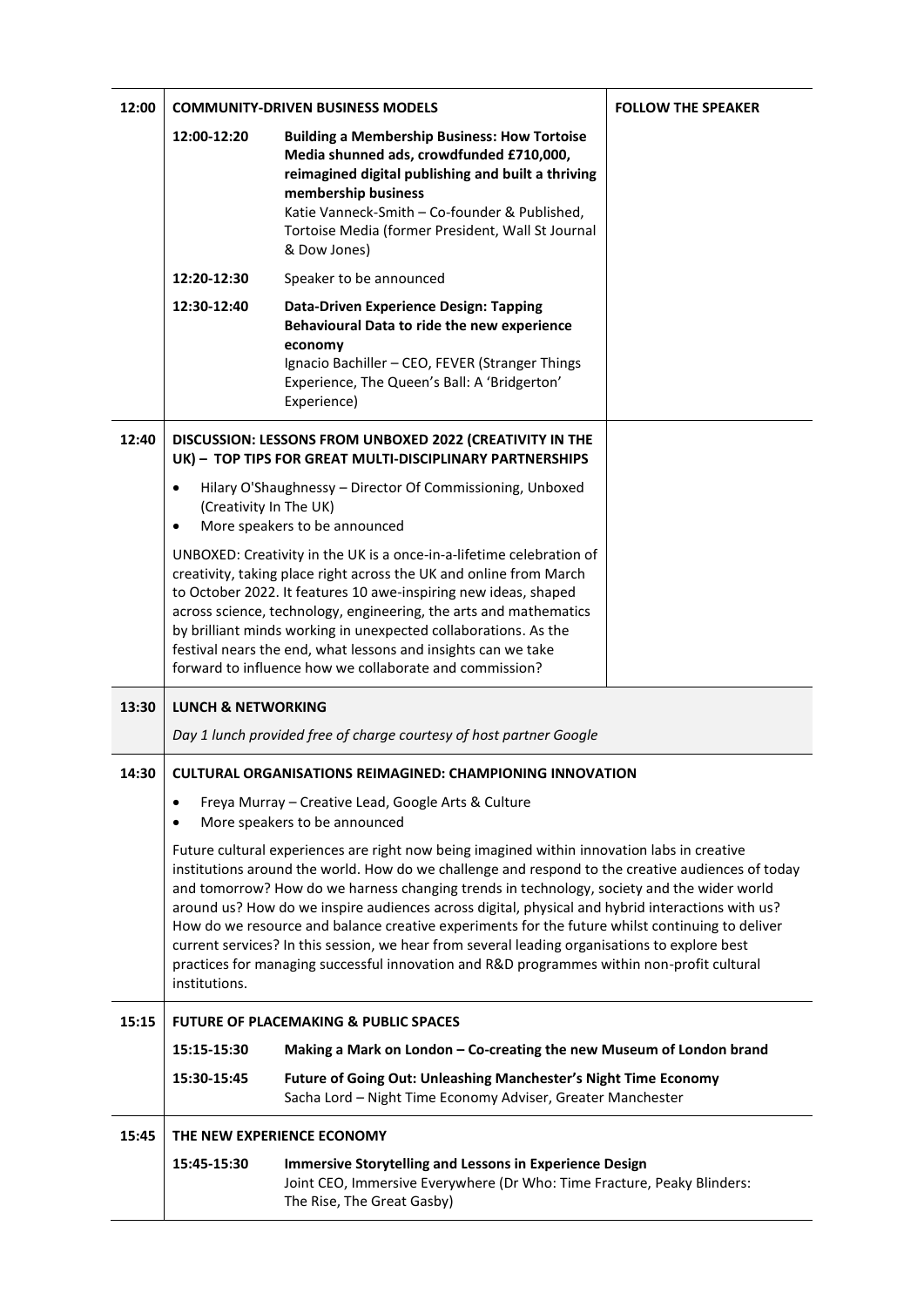|       | 15:30-15:45                                                                                                                                                                                                                                                                                                                                                                                                                                                                                                                                                                                                                                                                                                                          | Mapping the new experience economy                                         |  |
|-------|--------------------------------------------------------------------------------------------------------------------------------------------------------------------------------------------------------------------------------------------------------------------------------------------------------------------------------------------------------------------------------------------------------------------------------------------------------------------------------------------------------------------------------------------------------------------------------------------------------------------------------------------------------------------------------------------------------------------------------------|----------------------------------------------------------------------------|--|
|       |                                                                                                                                                                                                                                                                                                                                                                                                                                                                                                                                                                                                                                                                                                                                      | Adam Scott - Exec Creative Director, FreeState & Co-Author, The Experience |  |
|       |                                                                                                                                                                                                                                                                                                                                                                                                                                                                                                                                                                                                                                                                                                                                      | Book for Designers, Thinkers and Makers                                    |  |
|       | 15:45-16:00                                                                                                                                                                                                                                                                                                                                                                                                                                                                                                                                                                                                                                                                                                                          | Speaker to be announced                                                    |  |
| 16:00 | <b>CLOSING KEYNOTE: INDUSTRIAL LIGHT &amp; MAGIC</b>                                                                                                                                                                                                                                                                                                                                                                                                                                                                                                                                                                                                                                                                                 |                                                                            |  |
|       |                                                                                                                                                                                                                                                                                                                                                                                                                                                                                                                                                                                                                                                                                                                                      | Sue Lyster - Executive in Charge, ILM London                               |  |
|       | David Vickery - Senior VFX Supervisor, ILM                                                                                                                                                                                                                                                                                                                                                                                                                                                                                                                                                                                                                                                                                           |                                                                            |  |
|       | Since 1975, Industrial Light & Magic (ILM) has set the standard for visual effects, creating some of<br>the most stunning images in the history of film. At the forefront of the digital revolution, ILM<br>continues to break new ground in the field not only in visual effects but now virtual reality,<br>augmented reality, immersive entertainment, and virtual production.<br>Founded by George Lucas, ILM is the leading effects facility in the world, with studios located in San<br>Francisco, Singapore, Vancouver, London, and Sydney. The company serves the motion picture,<br>television, streaming, commercial production, and attraction industries. ILM has created visual<br>effects for over 350 feature films. |                                                                            |  |
|       |                                                                                                                                                                                                                                                                                                                                                                                                                                                                                                                                                                                                                                                                                                                                      |                                                                            |  |
| 16:20 | <b>CLOSING REMARKS</b>                                                                                                                                                                                                                                                                                                                                                                                                                                                                                                                                                                                                                                                                                                               |                                                                            |  |
| 16:30 | <b>CLOSE &amp; NETWORKING</b>                                                                                                                                                                                                                                                                                                                                                                                                                                                                                                                                                                                                                                                                                                        |                                                                            |  |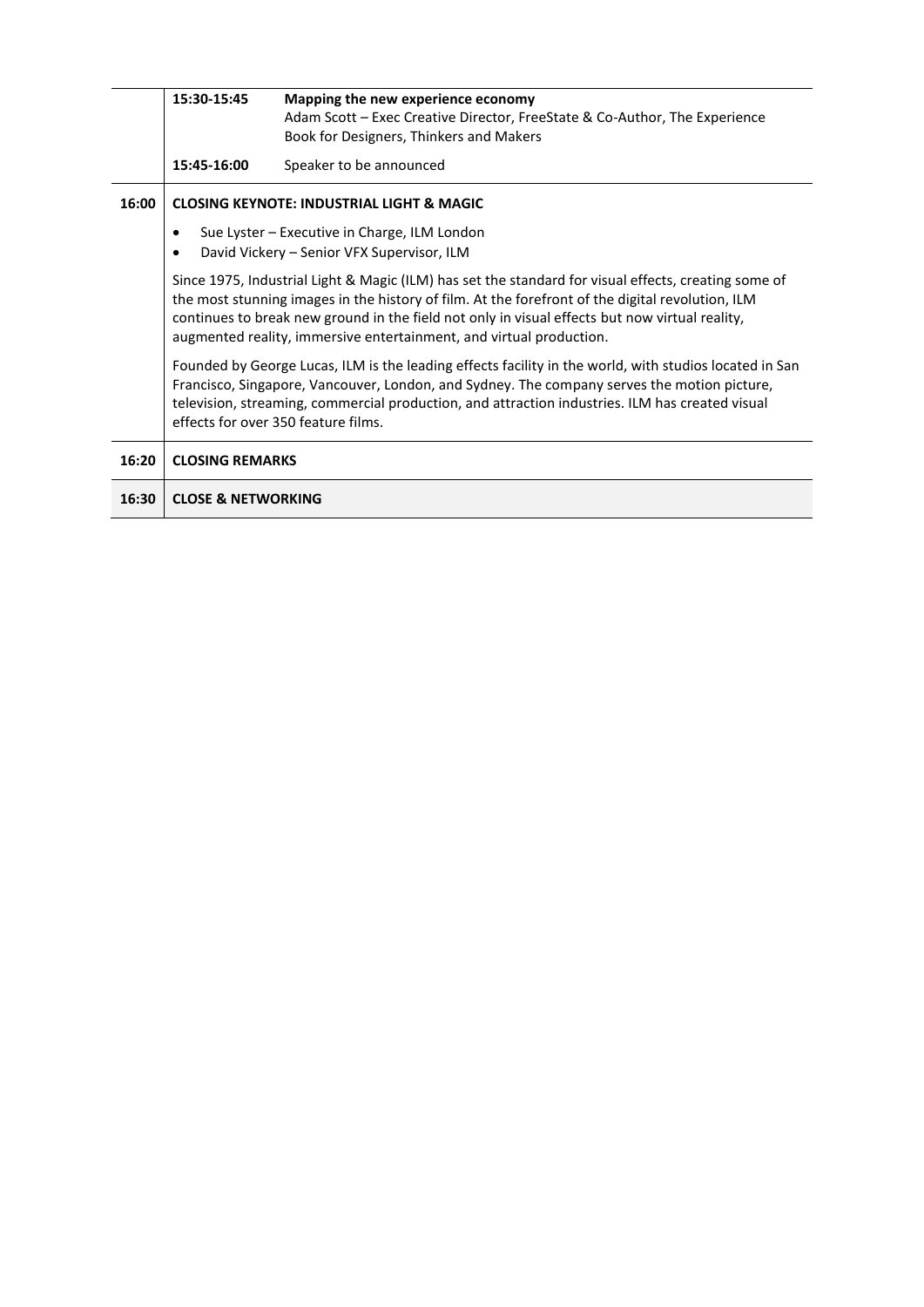

 $\top$ 

| 08:15 | <b>ARRIVAL AND REGISTRATION</b>                                                                                                                                                                                                                                      |                                                                                                                                      |                           |  |
|-------|----------------------------------------------------------------------------------------------------------------------------------------------------------------------------------------------------------------------------------------------------------------------|--------------------------------------------------------------------------------------------------------------------------------------|---------------------------|--|
| 09:00 | <b>WELCOME</b>                                                                                                                                                                                                                                                       |                                                                                                                                      |                           |  |
|       | Speaker to be announced<br>$\bullet$                                                                                                                                                                                                                                 |                                                                                                                                      |                           |  |
| 09:20 |                                                                                                                                                                                                                                                                      | <b>KEYNOTE: LESSONS IN DIGITAL STORYTELLING FROM MARSHMALLOW LASER FEAST</b>                                                         |                           |  |
|       | Nell Whitley - Exec Producer, Marshmallow Laser Feast (Mixed Reality Mavericks, Digital<br>$\bullet$<br>Storytellers & Tech Artists)                                                                                                                                 |                                                                                                                                      |                           |  |
| 09:40 | <b>NEW FRONTIERS: ARTS MEETS TECH</b>                                                                                                                                                                                                                                |                                                                                                                                      |                           |  |
|       | 09:40-09:50<br>Speaker to be announced                                                                                                                                                                                                                               |                                                                                                                                      |                           |  |
|       | 09:50-10:00                                                                                                                                                                                                                                                          | Creating moments that matter: Immersive Entertainment & Storytelling<br>John Cassy - CEO & Co-Founder, Factory42                     |                           |  |
| 10:00 | <b>KEYNOTE: FROM GAMING TO VIRTUAL PRODUCTION - POWERING DIGITAL STORIES</b>                                                                                                                                                                                         |                                                                                                                                      |                           |  |
|       | Speaker to be announced<br>$\bullet$                                                                                                                                                                                                                                 |                                                                                                                                      |                           |  |
| 10:20 | <b>KEYNOTE: THE FUTURE OF IMMERSIVE LEARNING</b>                                                                                                                                                                                                                     |                                                                                                                                      |                           |  |
|       | $\bullet$                                                                                                                                                                                                                                                            | Monica Arés - Head of Immersive Learning, Meta                                                                                       |                           |  |
| 10:40 |                                                                                                                                                                                                                                                                      | DIGITAL TRANSFORMATION IN THE CULTURAL SECTOR: INSIDE NATIONAL GALLERY X                                                             |                           |  |
|       | Chris Michaels - Director of Digital, Communications & Technology, National Gallery<br>$\bullet$                                                                                                                                                                     |                                                                                                                                      |                           |  |
|       | Chris sits on the National Gallery board with a remit to bring real, meaningful and lasting change to<br>an institution which will be 200 years old in 2024. In this session he explores how immersive media,<br>particularly VR, holds rich potential for the arts. |                                                                                                                                      |                           |  |
| 11:00 | <b>WORKING WITH THE CREATOR ECONOMY</b>                                                                                                                                                                                                                              |                                                                                                                                      |                           |  |
|       | 11:00-11:15                                                                                                                                                                                                                                                          | <b>Successful Strategies for Working with Creators: Latest Trends</b><br>Mobbie Nazir - Global Chief Strategy Officer, We Are Social |                           |  |
|       | 11:15-11:30                                                                                                                                                                                                                                                          | Speaker to be announced                                                                                                              |                           |  |
| 11:30 | <b>BREAK</b>                                                                                                                                                                                                                                                         |                                                                                                                                      |                           |  |
| 12:00 |                                                                                                                                                                                                                                                                      | KEYNOTE: IS IT POSSIBLE TO PLAN & PREPARE FOR YEARS AHEAD<br>IN SUCH A FAST-CHANGING ENVIRONMENT?                                    | <b>FOLLOW THE SPEAKER</b> |  |
|       | $\bullet$                                                                                                                                                                                                                                                            | Speaker to be announced                                                                                                              |                           |  |
| 12:30 |                                                                                                                                                                                                                                                                      | TIME FOR ACTION: CREATIVE LEADERSHIP IN A CLIMATE CRISIS                                                                             |                           |  |
|       | $\bullet$                                                                                                                                                                                                                                                            | Speaker to be announced                                                                                                              |                           |  |
| 13:00 | <b>LUNCH &amp; NETWORKING</b>                                                                                                                                                                                                                                        |                                                                                                                                      |                           |  |
| 14:00 |                                                                                                                                                                                                                                                                      | DISCUSSION: CULTURAL ORGANISATIONS REIMAGINED                                                                                        |                           |  |
|       | Claire Spencer - CEO, Barbican<br>٠<br>More speakers to be announced                                                                                                                                                                                                 |                                                                                                                                      |                           |  |
| 15:00 | KEYNOTE: MAKING IT HAPPEN – PUY DU FOU HISTORICAL IMMERSIVE THEME PARK                                                                                                                                                                                               |                                                                                                                                      |                           |  |
|       | Nicolas De Villiers - President, Puy Du Fou<br>$\bullet$                                                                                                                                                                                                             |                                                                                                                                      |                           |  |